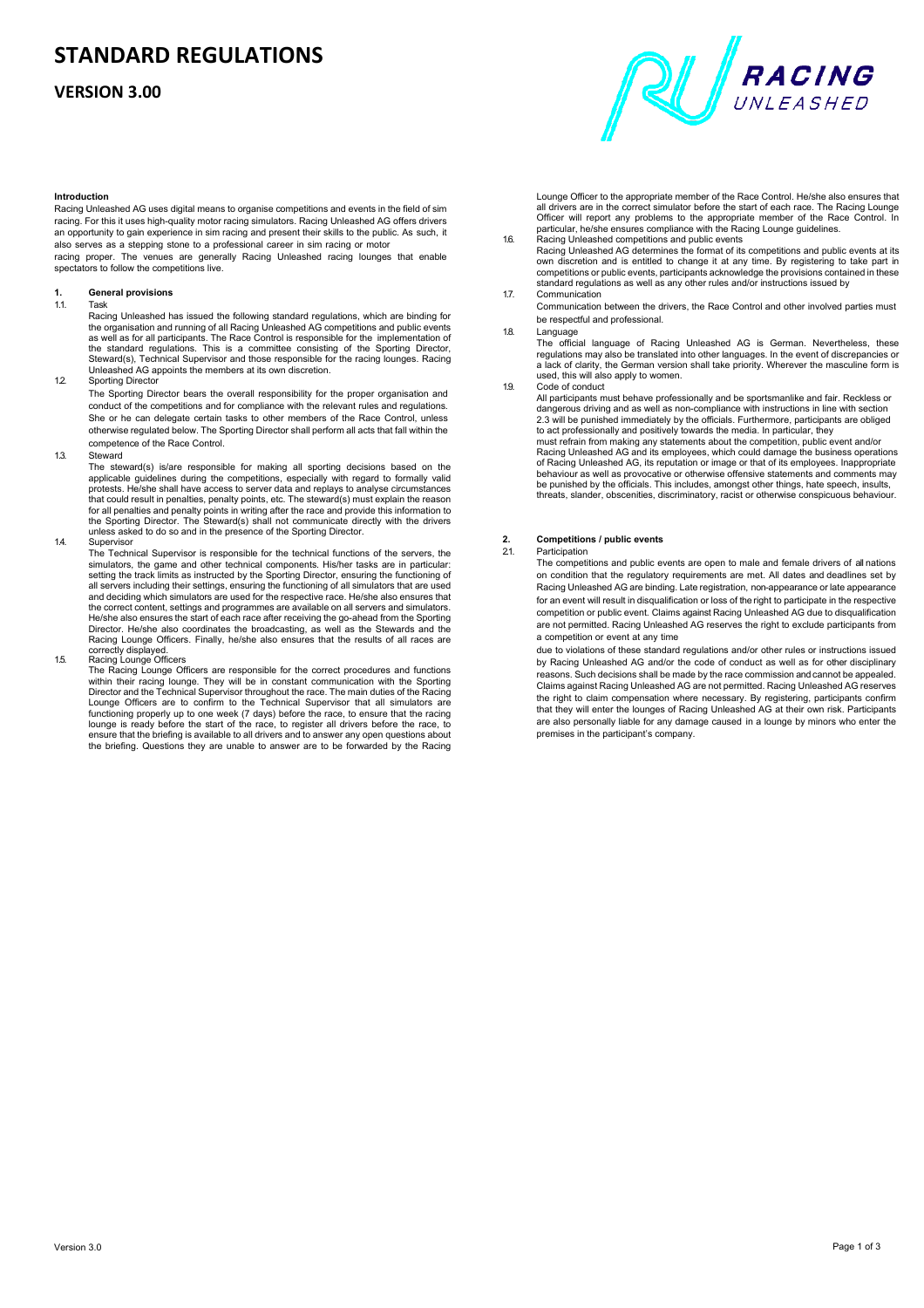22. Age and size

The minimum age for participation in Racing Unleashed AG competitions and public events is 13. Drivers must be at least 155 cm tall. Racing Unleashed AG reserves the right to deny participants access to the simulators if the relevant participant is restricted or prevented from operating the simulator on health grounds

2.3. Instructions

Instructions issued by Racing Unleashed AG officials must always be followed. 24. Behaviour on the simulators

Participants are instructed on the use of the simulators by Racing Unleashed AG employees. Participants must ensure that all their pockets (trouser, shirt, etc.) have been emptied and watches have been removed from their wrists before they start driving. Valuables can be deposited next to the simulators. Racing Unleashed AG declines any liability for valuables. After using the simulators, participants must ensure that all personal belongings are removed. Participants pledge to handle the simulators and associated technical equipment properly and carefully.

- 25. Food and drink
- Food and drink are not allowed in simulators whilst driving. 2.6. Photographs and video recordings

By registering for the competitions and/or public events of Racing Unleashed AG, participants accept that photographs and/or video recordings may be made of participants and accompanying persons in connection with the respective event and that these images may be exploited.

27. Commercial use

Participants and accompanying persons accept that, in its role as the organiser of its competitions and public events, Racing Unleashed AG holds the exclusive right to exploit all photographs and audiovisual recordings of participants, spectators and accompanying persons in any form whatsoever for commercial purposes. In particular, Racing Unleashed AG shall be entitled to use all audio, image and film material for marketing activities, promotions and advertising in any medium and any

form. 2.8. Interviews

All participants undertake to be available for interviews at the request of the organiser or Racing Unleashed AG.

2.9. Betting and gambling

Participants in the competitions and public events of Racing Unleashed AG as well as persons close to these participants are prohibited from taking part in gambling or betting in connection with Racing Unleashed AG and its events.

2.10. Liability

Racing Unleashed AG accepts no liability whatsoever for damage of any kind that may occur to participants or spectators during its competitions and public events, and especially for the loss or theft of or damage to clothing or any objects brought to such events.

## **3. Race organisation**

The timetable of the race day / public event

The exact timetable of the race day or public event will be communicated to the drivers shortly after the closing date for registration for the respective competition. 3.2. Configuration

All Racing Unleashed AG simulators have the same basic configuration for individual competitions and other events and an identical "fixed setup". The settings on the steering wheel and setups on the vehicle may not be changed. Each driver is individually responsible for the correct settings on the steering wheel. Those are as followed: Challenger League: Mode 2, ABS 0, TCS 0, BIAS 5

Racer League: Mode 4, ABS 0, TCS 0, BIAS 5

3.3. Racing conditions

- The racing conditions will be determined within the context of the respective announcement and may therefore vary.
- 3.4. Points system

Points will be awarded to the first ten (10) drivers of each race, according to the table below:

| Position         | Points |
|------------------|--------|
| 1 <sub>st</sub>  | 25     |
| 2 <sup>nd</sup>  | 18     |
| 3 <sup>rd</sup>  | 15     |
| 4 <sup>th</sup>  | 12     |
| 5 <sup>th</sup>  | 10     |
| 6 <sup>th</sup>  | 8      |
| 7 <sup>th</sup>  | 6      |
| 8 <sup>th</sup>  |        |
| 9 <sup>th</sup>  | 2      |
| 10 <sup>th</sup> |        |

#### 3.5. Timekeeping

Only the lap times recorded as valid by the electronic BiData software system and entered in the ranking by a member of the race management shall be taken into consideration. Lap times displayed on screens will not automatically count as valid times.

#### 3.6. Tracks

Participants must ensure that they remain on the marked racetrack. Should a participant drive outside the track markings, the system will detect this, and the relevant lap time will be declared invalid or penalized.

#### 3.7. Conduct on the track

Drivers are always expected to behave professionally and fairly. The races are supervised by the race management, which reports violations of the rules to the race commission. In the event of infractions, the latter will be authorised to take any measures it deems necessary against the relevant participant or team. The following list of incidents, driving manoeuvres and actions in particular will be considered infractions if undertaken on the racetrack. The race management will furthermore be entitled to report to the race committee any driving manoeuvres, behaviour or incidents it deems to constitute a violation of the standard regulations, other regulations or instructions issued by Racing Unleashed AG or which are generally considered dangerous or unsportsmanlike. The following incidents, driving manoeuvres and behaviour will be penalised:

Unsportsmanlike driving during qualifying or in the knock-Oute: The start will be performed in safety car mode. Each driver lines up behind the safety car according to his/her starting position – and must maintain this position during the entire 1st lap. When the safety car leaves the track, the driver is only allowed to overtake once he has passed the finish line.

False starts: If a vehicle begins moving before the start signal is given, this will be considered a false start and a penalty will be imposed.

Dangerous overtaking: Drivers are obliged to initiate their overtaking manoeuvres safely and in a way that does not endanger the vehicle being overtaken. Drivers who do not look in their rearview mirror and/or block overtaking vehicles – especially by not giving them enough space or forcing them off the track – will be penalised. Enough space is given, when there is at least one car width of space between the track limit and the edge of the car. An overtaking manoeuvre is considered to begin when the front wing of the overtaking vehicle reaches the rear wing of the vehicle being overtaken. The manoeuvre will be considered to be finished the moment the rear wing of the overtaking vehicle has passed the front wing of the vehicle it has overtaken.

Vehicle contact: Drivers who make contact with other vehicles due to carelessness may be penalised. This applies to all forms of ramming (from the rear as well as from the side) that noticeably pushes the front vehicle out of its line. If sufficient space is provided by the vehicle in front and unintentional contact occurs nonetheless, this will be tolerated on condition that no other infractions have occurred.

Aggressive driving: Aggressive driving that leads to contact between vehicles or unfairly blocks one or more vehicles may be penalised. Drivers are allowed to defend their racing line as long as their behaviour is not deemed to be "blocking". Blocking is considered to occur when the ideal line is defended twice in succession by changing lanes, thus preventing the overtaking vehicle from overtaking in both movements.<br><u>Blocking a faster vehicle</u>: The leading driver has the right to drive any line he/she

deems appropriate, as long as this cannot be considered "blocking".

Slowing down the race: Drivers are not permitted to stop on or off the track during the race, except with the intention of leaving the race. They are also not permitted to intentionally slow down.

Misconduct whilst being lapped: Whilst being lapped, drivers must maintain their racing speed to the same extent as during a normal overtaking manoeuvre. Drivers are not permitted to take special measures when being overtaken, in particular through suddenly decelerating outside the regular braking zones or failing to accelerate out of corners, because such behaviour is difficult for the driver behind to anticipate. Leaving the ideal line is permitted, provided this is done early and in a manner clearly recognisable for following drivers. The general principle for all participants is that each driver's own behaviour when being lapped should be as

predictable as possible for all others. If a driver is shown a blue flag, he must permit other drivers to lap him within one lap. If vehicles are less than four car lengths apart, the driver of the slower vehicle must permit himself to be lapped within three turns.

Leaving the racetrack: Drivers who leave the track may only re-enter the track in away that does not endanger or hinder other vehicles. This must be done at the most acute angle possible to the track and – where possible – off the ideal line. Vehicles on the track have right of way. If leaving the track results in gaining position, the

driver of the returning vehicle must permit himself to be overtaken within three turns to re-establish the previous order.

<u>Dangerous/unsportsmanlike driving</u>: Any driving behaviour that patently obstructs other<br>vehicles in an unsportsmanlike manner will be penalised.<br><u>Dangerous reordering after a pit stop</u>: In the pit lane, flowing traffic ha

over vehicles in the pits or the garage. Vehicles exiting the pits may only use the full width of the track beyond the end of the continuous pit lane exit line.

Team orders: Team orders are tactical arrangements made in favour of or at the expense of a member of the same racing team. Team orders are not permitted.